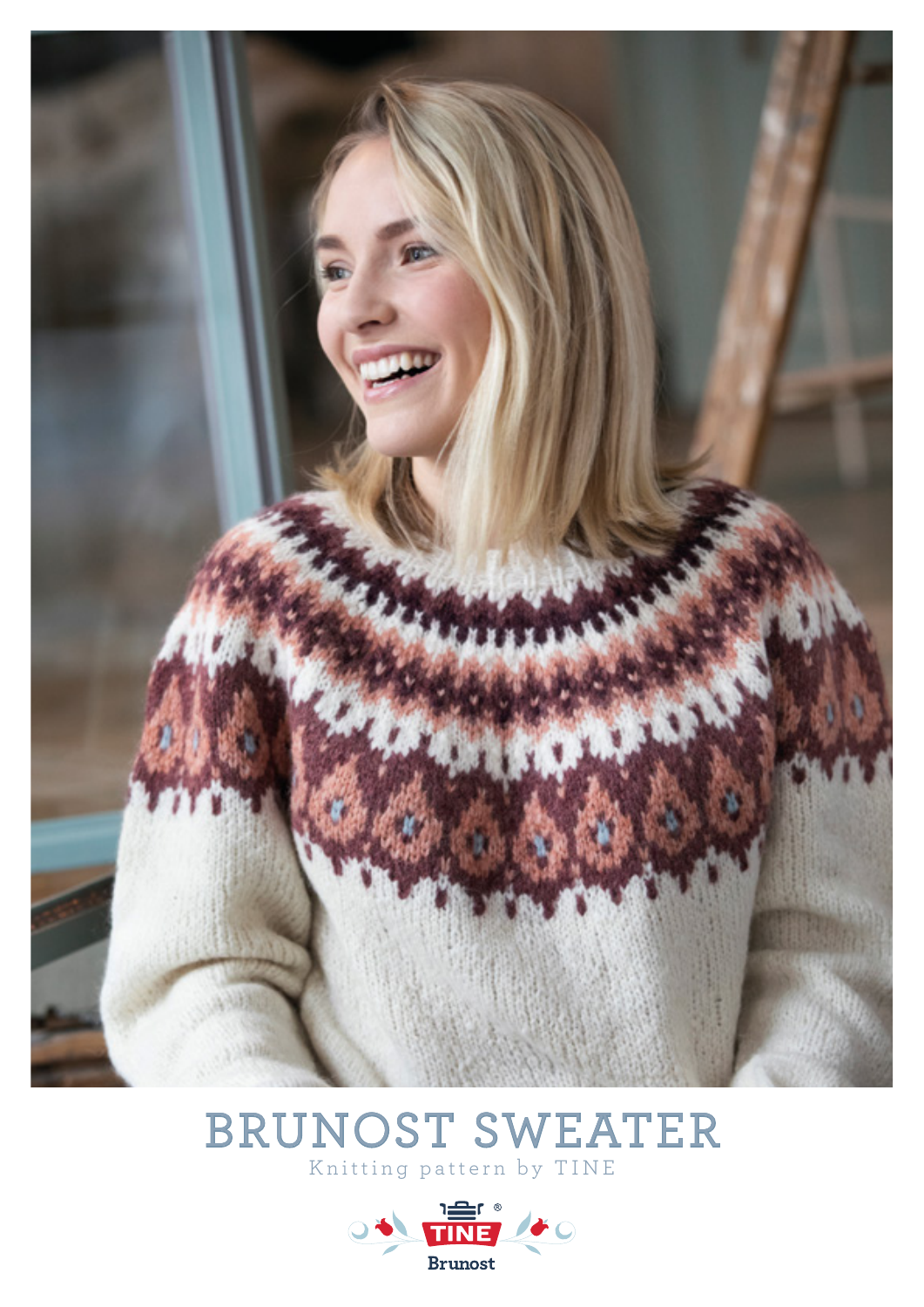# Ermelengde: 47 (48) 48 (50) 51 cm **Garn:** 300 (350) 400 (400) 450 g **BRUNOST** SWEATER

Finull fra Rauma garn fg. 411 brunmelert The sweater is knitted in the round using a circular needle before all the parts are joined for a circular yoke with decreases.

50 g for alle str. Finull fra Rauma garn fg. 4197 oker Pattern and design by Kristin Wiola Ødegård.

#### $S(M, L, XL)$ **Sizes:**

### 25 m x 30 omg i mønsterstrikk på **Finished measurements:**

Bust: 89 (99, 108, 117) cm/35 (39, 42.5, 46)" Length: 60 (63, 65, 67) cm/23.5 (24.75, 25.5, 26.5)" Sleeve length: 47 (48, 49, 50) cm/18.5 (19, 19.25, 19.75)"

### **Yarn:**

**Pinner:** Sandes Garn, Kos (62% baby alpaca, 9% wool, 29% nylon, 50 g, 150 m/164 yds) anno 100 cm nr. 30 cm nr. 30 cm nr. 30 cm nr. 30 cm nr. 30 cm nr. 30 cm nr. 30 cm nr. 30 Natural 1012 (main colour): 6 (7, 7, 8) skeins Plum Light Melange 4050: 1 skein Plum Melange 4360: 1 skein

# Terracotta 3524: 1 skein Dusty Light Blue 7522: 1 skein

### **Needles:**

5 mm/US 8 circular needle (40 to 60 cm and 80 cm/16 to 24" and 32") 5 mm/US 8 Double Pointed Needles 4 mm/US 6 circular needle (80 cm/32") 4 mm/US 6 Double Pointed Needles

# **Gauge:**

17 sts and 20 rounds in stranded colorwork in stockinette stitch measures 10 cm/4" square. Adjust needle size as needed to match gauge.

# **BODY:**

Using main color and 4 mm/US 6 circular needle, cast on 152 (168, 184, 200) stitches (sts). Join for knitting in the round and place marker. Work in knit 1, purl 1, rib for  $4$   $(4, 5, 5)$  cm/1.5  $(1.5, 2, 2)$ ".

Change to 5 mm/US 8 circular needle, using main color knit until Body measures 37 (39, 40, 42) cm/14.5 (15.25, 15.75, 16.5)" from cast on edge, bind off 8 sts in each side for armholes as follows:

Knit 68 (76, 84, 92) sts, bind off 8 sts, knit 68 (76, 84, 92) sts, bind off 8 sts.

Set body aside and work sleeves.

# **SLEEVES:**

Using main color and 4 mm/US 6 Double Pointed Needles, cast on 40 (42, 44, 44) sts. Join for knitting in the round and place marker. Work in knit 1, purl 1, rib for 4  $(4, 5, 5)$  cm/1.5  $(1.5, 2, 2)$ ".

Change to 5 mm/US 8 Double Pointed Needles, join in color as necessary, work in stranded colorwork in stockinette stitch after chart A. Count and adjust from marked center sleeve stitch where to begin in chart. At the same time increase 2 sts at underarm with 1 stitch on each side of marker every 3 (3, 2, 2) cm/1.25 (1.25, 0.75, 0.75)" until there are 60 (68, 68, 76) sts on needle.

After chart A, continue to knit in main color until Sleeve measures 47 (48, 49, 50) cm/18.5 (19, 19.25, 19.75)" from cast on edge, bind off 8 sts at underarm. 52 (60, 60, 68) sts on needle.

Set Sleeve aside and work one more Sleeve.

# **CIRCULAR YOKE:**

Place all parts onto same needle. 240 (272, 288, 320) sts on needle.

Continue to work in the round, using main color knit 1 (3, 5, 5) rounds before you begin to work in stranded colorwork in stockinette sttich in chart B for yoke with decreases as described in the chart. Change to a shorter circular needle when required.

When chart is completed there are 64 (68, 72, 80) sts remaining on the needle. Change to 4 mm/US 6 short circular needle and end with a k1, p1, rib over 3 (3, 3, 4) cm/1.25 (1.25, 1.25, 1.5, 1.5)" for neckband. Bind loosely off.

Join underarms and weave in ends.

Embroider "tine" (a traditional Norwegian wooden containter to keep butter and cheese fresh) at bottom of left sleeve, above pattern border, in Plum Melange after chart.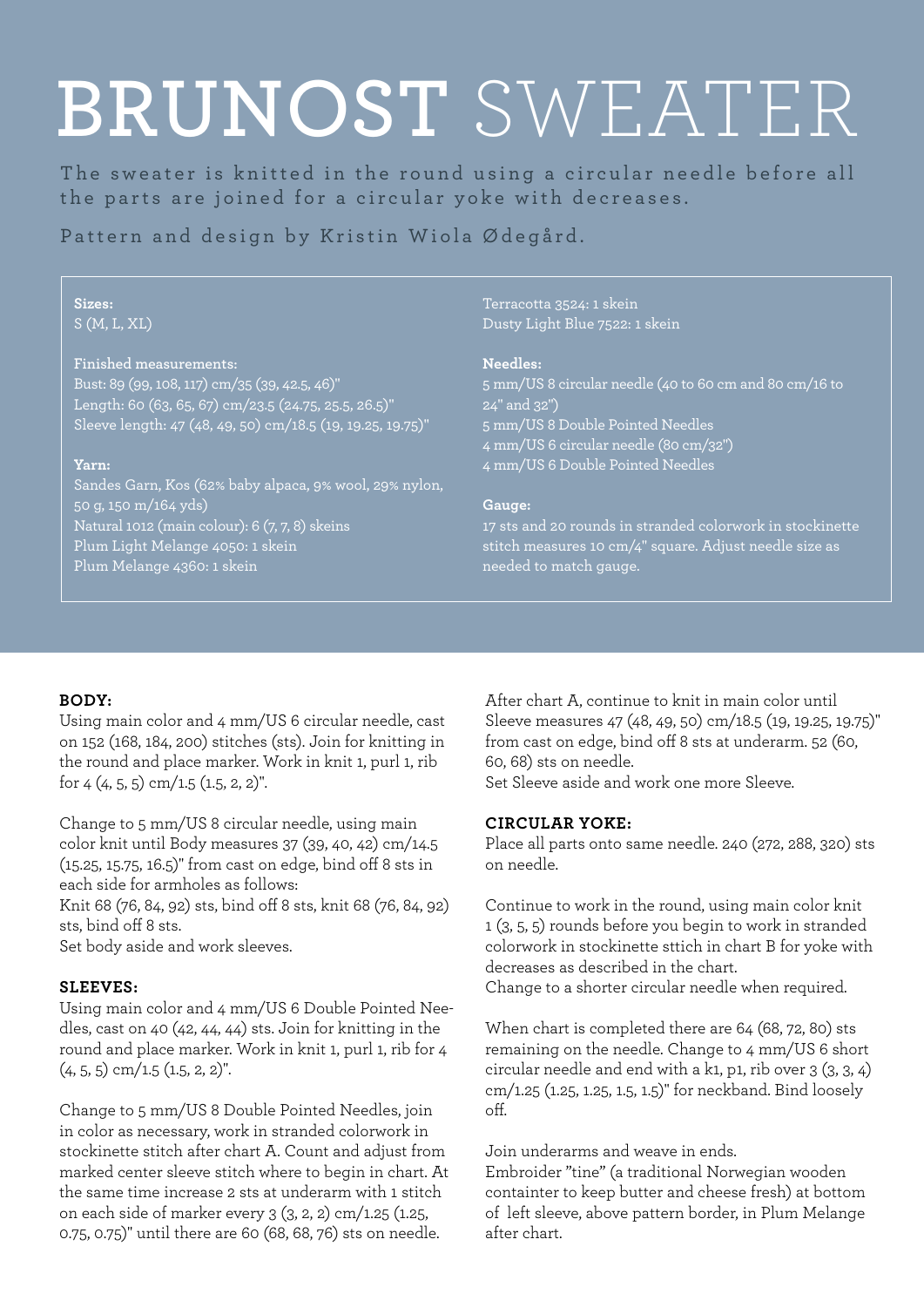

## Chart A, bottom of sleeve



center sleeve



# Chart B, yoke

|                                  | $\frac{1}{\times}$                                                  |                        |                                                                    |                                       | $\times$                                |                                |                                                              |                                                 | $\times$                                                                                                                                                                                                             | $\times$                             |                                                           |                               |                                                                                          | X                                 |                                   |
|----------------------------------|---------------------------------------------------------------------|------------------------|--------------------------------------------------------------------|---------------------------------------|-----------------------------------------|--------------------------------|--------------------------------------------------------------|-------------------------------------------------|----------------------------------------------------------------------------------------------------------------------------------------------------------------------------------------------------------------------|--------------------------------------|-----------------------------------------------------------|-------------------------------|------------------------------------------------------------------------------------------|-----------------------------------|-----------------------------------|
| $\times$ $\times$                |                                                                     |                        |                                                                    | $\times$                              |                                         |                                |                                                              | $\overline{\mathsf{x}}$                         |                                                                                                                                                                                                                      |                                      |                                                           | $\times$                      | $\frac{1}{\times}$                                                                       |                                   |                                   |
|                                  |                                                                     |                        |                                                                    |                                       |                                         |                                |                                                              | $\frac{1}{\mathsf{X}}$                          |                                                                                                                                                                                                                      | ミ                                    | $\frac{X}{X}$                                             |                               |                                                                                          | $\frac{1}{\mathsf{X}}$            | $\frac{X}{X}$                     |
|                                  |                                                                     |                        |                                                                    |                                       |                                         |                                |                                                              |                                                 |                                                                                                                                                                                                                      |                                      |                                                           |                               |                                                                                          |                                   |                                   |
|                                  |                                                                     |                        | $\overline{\mathsf{x}}$                                            |                                       |                                         |                                | <u>XIX</u>                                                   |                                                 |                                                                                                                                                                                                                      |                                      | $\overline{\mathsf{x}}$                                   |                               |                                                                                          |                                   | $\overline{\mathsf{x}}$           |
|                                  |                                                                     |                        |                                                                    |                                       |                                         |                                |                                                              |                                                 |                                                                                                                                                                                                                      |                                      |                                                           |                               |                                                                                          |                                   |                                   |
|                                  |                                                                     |                        |                                                                    |                                       |                                         |                                |                                                              |                                                 |                                                                                                                                                                                                                      |                                      |                                                           |                               |                                                                                          |                                   |                                   |
|                                  |                                                                     |                        |                                                                    |                                       |                                         |                                |                                                              |                                                 |                                                                                                                                                                                                                      |                                      |                                                           |                               |                                                                                          |                                   |                                   |
|                                  |                                                                     |                        |                                                                    |                                       |                                         |                                |                                                              |                                                 |                                                                                                                                                                                                                      |                                      |                                                           |                               |                                                                                          |                                   |                                   |
|                                  |                                                                     |                        |                                                                    |                                       |                                         |                                |                                                              |                                                 |                                                                                                                                                                                                                      |                                      |                                                           |                               |                                                                                          |                                   |                                   |
|                                  |                                                                     |                        |                                                                    |                                       |                                         |                                |                                                              |                                                 |                                                                                                                                                                                                                      |                                      |                                                           |                               |                                                                                          |                                   |                                   |
|                                  |                                                                     |                        | $\frac{1}{\infty}$                                                 |                                       |                                         |                                | $\frac{1}{\infty}$                                           |                                                 |                                                                                                                                                                                                                      |                                      |                                                           |                               |                                                                                          |                                   |                                   |
|                                  |                                                                     |                        |                                                                    | $\overline{\overset{\odot}{\bullet}}$ |                                         |                                |                                                              |                                                 |                                                                                                                                                                                                                      |                                      |                                                           |                               |                                                                                          |                                   |                                   |
| $\bullet$ XX $\bullet$ $\bullet$ | $\overline{\overset{\odot}{\bullet}}$                               | $\frac{1}{\infty}$     |                                                                    |                                       | $\overline{\overset{\odot}{\bullet}}$   | $\frac{\bullet}{\mathbf{X}}$   | $\overline{\mathbf{x}}$                                      | $\frac{1}{\infty}$                              | $\overline{\overset{\odot}{\circ}}$                                                                                                                                                                                  | $\bullet$ XX $\bullet$ $\circ$       | $\bullet$ X X 0 0 $\bullet$                               | $\bullet$ XXIXI $\bullet$     | $\overline{\overset{\odot}{\bullet}}$                                                    | $ \mathcal{S} \mathcal{O} \times$ | $\bullet$ XX00                    |
|                                  |                                                                     |                        |                                                                    | $\overline{\mathsf{x}}$               |                                         |                                |                                                              | $\overline{\mathsf{x}}$                         | $\bar{\mathsf{x}}$                                                                                                                                                                                                   |                                      |                                                           |                               | $\overline{\mathsf{x}}$                                                                  | $\frac{1}{2}$                     |                                   |
|                                  |                                                                     | $\frac{1}{\sqrt{2}}$   |                                                                    |                                       |                                         |                                |                                                              |                                                 |                                                                                                                                                                                                                      |                                      |                                                           |                               |                                                                                          |                                   |                                   |
| X X                              | $ {\mathbb{O}} {\mathbb{O}} {\mathbb{X}} {\mathbb{X}} {\mathbb{X}}$ | $\frac{1}{2}$ $\times$ | $\bullet$ $\mid$ $\bullet$ $\mid$ $\times$ $\mid$ $\bullet$ $\mid$ |                                       | $ \mathcal{S} \mathcal{X} \mathcal{X} $ |                                | $  \, \bullet   \times   \times   \, \bullet   \, \bullet  $ |                                                 | $ X \delta$                                                                                                                                                                                                          | $ \mathbf{S} \mathbf{S} \mathbf{S} $ | $\bullet$ $\bullet$ $\times$ $\times$ $\bullet$ $\bullet$ | X X 0                         | $ S \mathcal{S} $                                                                        |                                   | $\frac{\bullet}{\bullet}$         |
|                                  |                                                                     |                        |                                                                    |                                       |                                         |                                |                                                              |                                                 |                                                                                                                                                                                                                      |                                      |                                                           |                               |                                                                                          |                                   |                                   |
|                                  |                                                                     |                        |                                                                    | $ X \times$                           |                                         | $ X  \times 10$                |                                                              | $ \mathbf{0} \mathbf{0} \mathbf{X} \mathbf{X} $ |                                                                                                                                                                                                                      |                                      |                                                           |                               |                                                                                          | $ S  \geqslant  S $               | $\odot$ $\odot$ $\times$ $\times$ |
|                                  |                                                                     |                        |                                                                    |                                       |                                         |                                |                                                              |                                                 |                                                                                                                                                                                                                      |                                      |                                                           |                               |                                                                                          |                                   |                                   |
|                                  |                                                                     |                        |                                                                    |                                       |                                         |                                |                                                              |                                                 |                                                                                                                                                                                                                      |                                      |                                                           |                               |                                                                                          |                                   |                                   |
|                                  |                                                                     |                        |                                                                    |                                       |                                         |                                |                                                              |                                                 |                                                                                                                                                                                                                      |                                      |                                                           |                               |                                                                                          |                                   |                                   |
|                                  |                                                                     |                        |                                                                    |                                       |                                         |                                |                                                              |                                                 |                                                                                                                                                                                                                      |                                      |                                                           |                               |                                                                                          |                                   |                                   |
|                                  |                                                                     |                        |                                                                    |                                       |                                         |                                |                                                              |                                                 |                                                                                                                                                                                                                      |                                      |                                                           |                               |                                                                                          |                                   |                                   |
|                                  |                                                                     |                        |                                                                    |                                       |                                         |                                |                                                              |                                                 |                                                                                                                                                                                                                      |                                      |                                                           |                               |                                                                                          |                                   |                                   |
|                                  |                                                                     |                        | ×                                                                  |                                       |                                         |                                |                                                              |                                                 |                                                                                                                                                                                                                      |                                      |                                                           |                               |                                                                                          |                                   |                                   |
|                                  |                                                                     |                        |                                                                    |                                       |                                         |                                | $\frac{1}{\times}$                                           |                                                 |                                                                                                                                                                                                                      |                                      |                                                           |                               |                                                                                          |                                   | $\times$                          |
|                                  |                                                                     |                        |                                                                    |                                       |                                         |                                |                                                              |                                                 |                                                                                                                                                                                                                      |                                      |                                                           |                               |                                                                                          |                                   |                                   |
|                                  |                                                                     |                        |                                                                    |                                       |                                         |                                |                                                              |                                                 |                                                                                                                                                                                                                      |                                      |                                                           |                               |                                                                                          |                                   |                                   |
|                                  |                                                                     |                        |                                                                    |                                       |                                         |                                |                                                              |                                                 |                                                                                                                                                                                                                      |                                      |                                                           |                               |                                                                                          |                                   |                                   |
|                                  |                                                                     |                        |                                                                    |                                       |                                         |                                |                                                              |                                                 | X X X                                                                                                                                                                                                                |                                      |                                                           |                               |                                                                                          | $\frac{1}{\times}$                |                                   |
|                                  |                                                                     |                        |                                                                    |                                       |                                         |                                |                                                              |                                                 |                                                                                                                                                                                                                      |                                      |                                                           |                               |                                                                                          |                                   |                                   |
|                                  |                                                                     |                        |                                                                    |                                       |                                         |                                |                                                              |                                                 | $\frac{1}{\times}$                                                                                                                                                                                                   |                                      |                                                           |                               | XXXXX                                                                                    |                                   | XISIXX                            |
|                                  |                                                                     |                        |                                                                    |                                       |                                         |                                |                                                              |                                                 |                                                                                                                                                                                                                      |                                      |                                                           |                               |                                                                                          |                                   |                                   |
|                                  |                                                                     |                        |                                                                    |                                       |                                         |                                |                                                              |                                                 |                                                                                                                                                                                                                      |                                      |                                                           |                               |                                                                                          |                                   |                                   |
|                                  |                                                                     |                        |                                                                    |                                       |                                         |                                |                                                              |                                                 |                                                                                                                                                                                                                      |                                      |                                                           |                               |                                                                                          |                                   |                                   |
|                                  |                                                                     |                        | WXXX®®®                                                            |                                       |                                         |                                |                                                              |                                                 |                                                                                                                                                                                                                      |                                      | X ® ® ® ® X X X X                                         |                               |                                                                                          |                                   |                                   |
|                                  |                                                                     |                        |                                                                    |                                       |                                         |                                |                                                              |                                                 |                                                                                                                                                                                                                      |                                      |                                                           |                               |                                                                                          |                                   |                                   |
|                                  |                                                                     |                        |                                                                    |                                       |                                         |                                |                                                              |                                                 |                                                                                                                                                                                                                      |                                      |                                                           |                               |                                                                                          |                                   |                                   |
|                                  |                                                                     |                        |                                                                    |                                       |                                         |                                |                                                              |                                                 |                                                                                                                                                                                                                      |                                      |                                                           |                               |                                                                                          |                                   |                                   |
|                                  |                                                                     |                        |                                                                    |                                       |                                         |                                |                                                              |                                                 |                                                                                                                                                                                                                      |                                      |                                                           |                               |                                                                                          |                                   |                                   |
|                                  |                                                                     |                        |                                                                    |                                       |                                         |                                |                                                              |                                                 |                                                                                                                                                                                                                      |                                      |                                                           |                               |                                                                                          |                                   |                                   |
| Χ Χ Χ Χ Χ Χ Χ Χ Χ Χ Χ Χ          |                                                                     |                        |                                                                    |                                       |                                         |                                | XOXXXXXXXXXXXOX                                              |                                                 |                                                                                                                                                                                                                      |                                      |                                                           |                               | $\times  \mathcal{O} \mathcal{O} \mathcal{O} \mathcal{O} \mathcal{O} \mathcal{O} \times$ | XXX @ @ @ XX X X                  | X O X X X X X X X                 |
| $\overline{\mathsf{x}}$          | x x x x @ @ @ @ @ X X X X                                           |                        |                                                                    |                                       | X X X 0 0 0 0 0 X X X X X               | <u>x X X X X X X X X X X X</u> |                                                              | Χ Χ Χ Θ Θ δ Χ Χ Χ Χ Χ Χ Χ                       | $ \lambda _{{\color{blue}\bullet}\mathll{}} \lambda _{{\color{blue}\bullet}\mathll{}} \lambda _{{\color{blue}\bullet}\mathll{}} \lambda _{{\color{blue}\bullet}\mathll{}} \lambda _{{\color{blue}\bullet}\mathll{}}$ |                                      |                                                           |                               | $\overline{\mathsf{x}}$                                                                  |                                   |                                   |
|                                  |                                                                     | XXX@@XX@@XXXXXXXX      |                                                                    | X X X © © © X X © © © X X X X         |                                         |                                |                                                              |                                                 |                                                                                                                                                                                                                      | X X X © © © X X © © © X X X X        | $ X \delta $ $\geqslant$                                  | X X X © © © X X © © © X X X X |                                                                                          |                                   |                                   |
|                                  |                                                                     |                        | XXXXXI@OX                                                          |                                       |                                         |                                |                                                              |                                                 |                                                                                                                                                                                                                      |                                      |                                                           |                               |                                                                                          |                                   |                                   |

# [knit 2 sts together] to end 60 (68, 72, 80) sts on needle

knit every 2nd & 3rd stitch together to end 120 (136, 144, 160) sts on needle

- knit every 3rd & 4th stitch together to end 180 (204, 216, 240) sts on needle

begin here for all sizes 240 (272, 288, 320) sts on needle begin here for all sizes